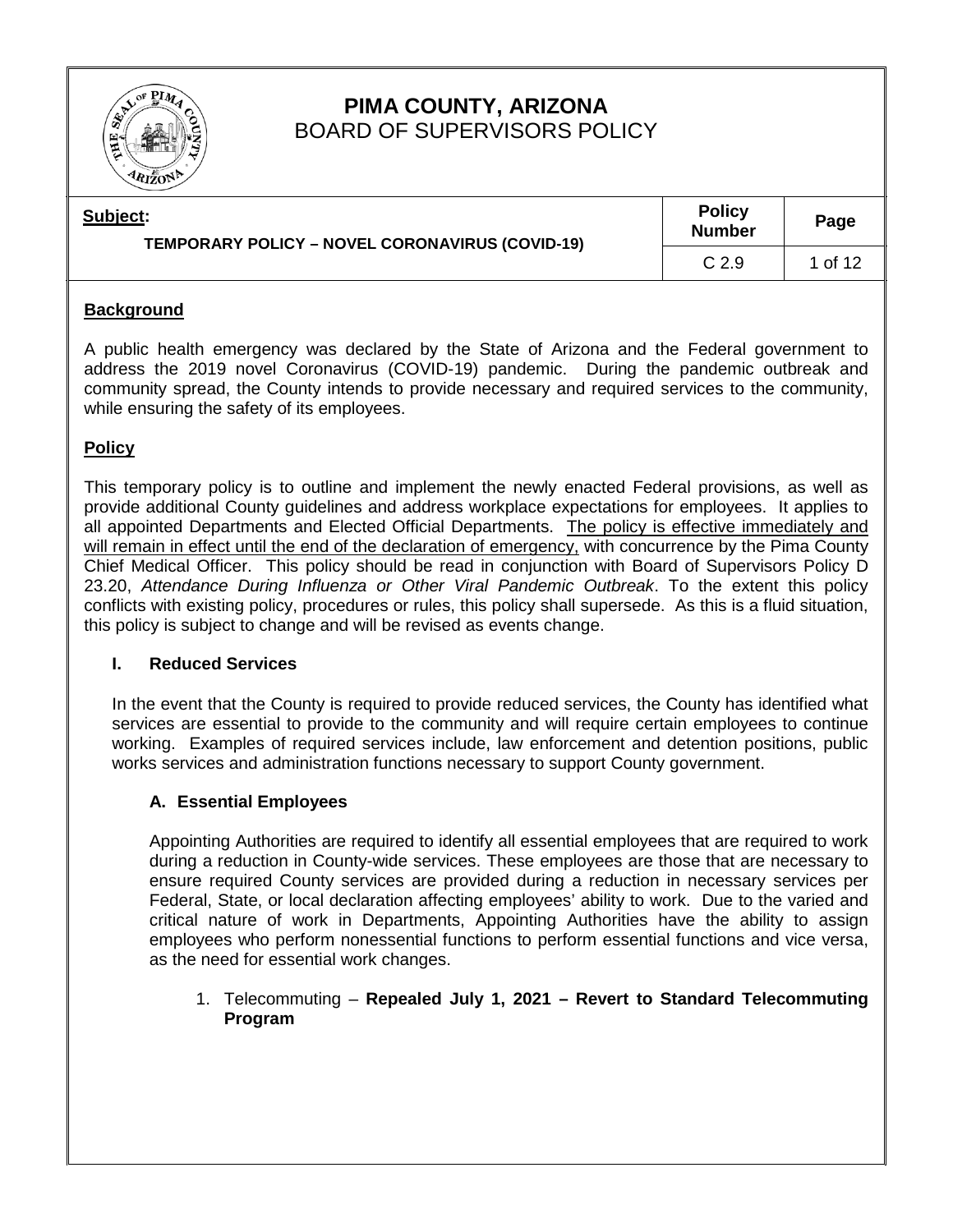|                                                        | <b>Policy</b>    |         |
|--------------------------------------------------------|------------------|---------|
| Subject:                                               | <b>Number</b>    | Page    |
| <b>TEMPORARY POLICY - NOVEL CORONAVIRUS (COVID-19)</b> | C <sub>2.9</sub> | 2 of 12 |

### **II. Federal Families First Coronavirus Response Act (FFCRA)**

The Federal Families First Coronavirus Response Act (FFCRA) goes into effect April 1, 2020, and sunsets on December 31, 2020. FFCRA provides for paid sick time and paid family medical leave for a public health emergency. Federal Emergency Paid Sick Time, whether for self or caregiving, shall be available for immediate use by the employee, regardless of how long the employee has been employed by the County.

### **A. Federal Emergency Paid Sick Time - Self**

- 1. Federal Emergency Paid Sick Time Self (FEPST-Self) is **effective April 1, 2020 through September 30, 2021**, and provides for up to 80 hours of paid sick leave at the employee's regular rate of pay where the employee is unable to work, or telecommute, for the following reasons:
	- a. Due to a Federal, State, or local government order to quarantine or isolate;
	- b. Due to a health care provider's advice to quarantine; or,
	- c. Due to the employee experiencing COVID-19 symptoms and seeking a medical diagnosis.
- 2. The employee is required to provide documentation from a health care provider that they are seeking a medical diagnosis for COVID-19, whether through a clinic, urgent care, Teladoc, or other healthcare provider. Every effort should be made to not burden the health care system.
- 3. All documentation must be approved or denied at the Department leave. The Department will submit all documentation to County Human Resources monthly.
- 4. The rate of pay for an employee taking leave for one of the reasons outlined in section II(A)(1) above will be at their standard rate of pay for a period not to exceed 80 hours.
- 5. If the employee qualifies for one of the reasons outlined above in Section II(A)(1), they are permitted to use FEPST, pandemic outbreak leave, sick leave, compensatory time, vacation leave, and in some instances, a leave without pay. Employees are not permitted to be on a leave without pay due to quarantine or isolation order (see furlough below).
- 6. For those employees who qualify for FEPST-Self under Section (A)(1)(c), they should consider filing for the Short Term Disability benefit. Any information regarding the County's Short Term Disability benefit can be found on-line or by contacting Human Resources-Benefits.
- 7. FEPST can be taken intermittently for up to 80 hours, based on the employee's regularly scheduled work hours; however, it must be taken in full day increments.
- 8. An employee may use FEPST for self or caregiving; however, in no event shall either, whether combined or alone, exceed 80 hours total.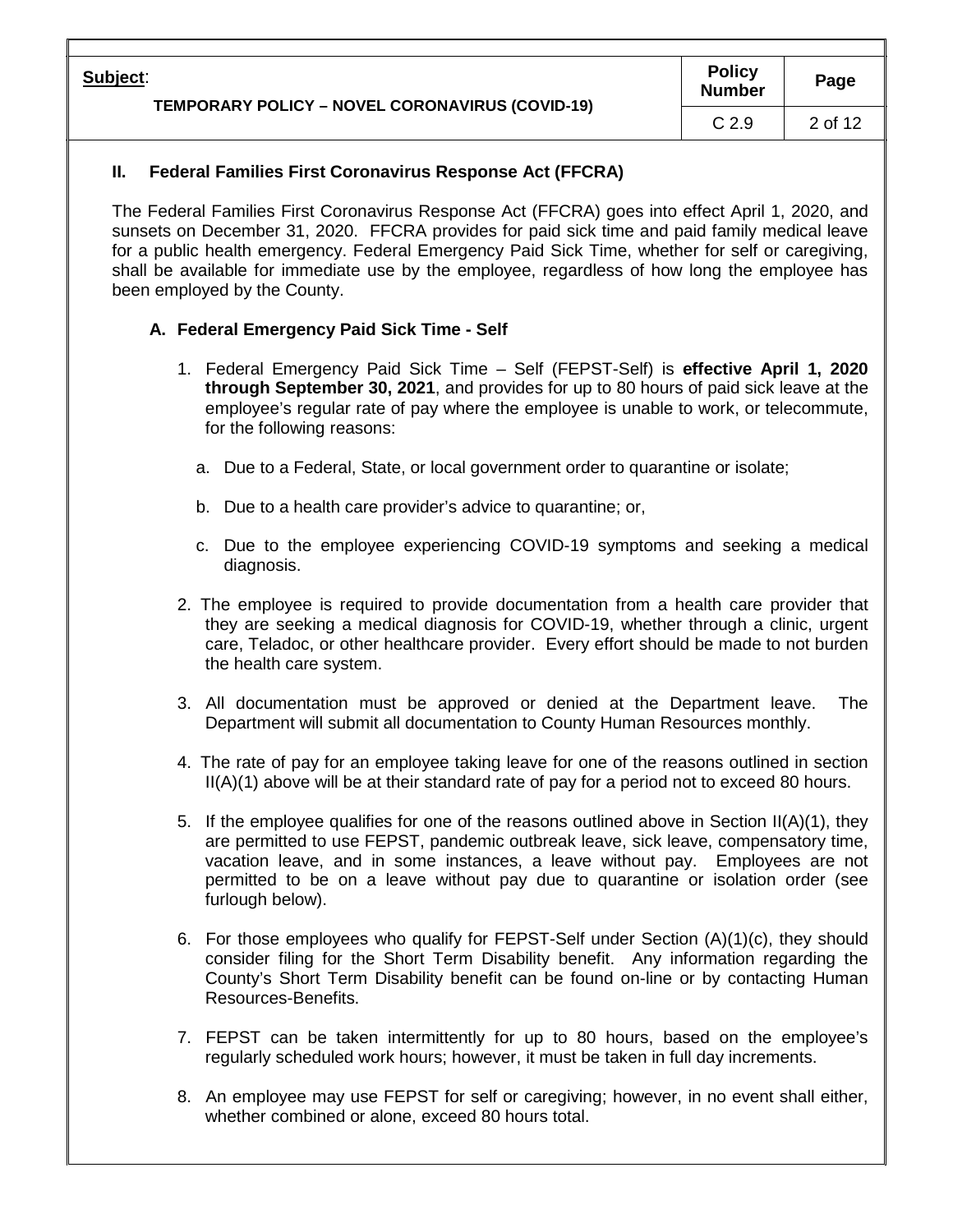| Subject:                                               | <b>Policy</b><br><b>Number</b> | Page    |
|--------------------------------------------------------|--------------------------------|---------|
| <b>TEMPORARY POLICY - NOVEL CORONAVIRUS (COVID-19)</b> | C <sub>2.9</sub>               | 3 of 12 |
| B. Federal Emergency Paid Sick Time - Caregiving       |                                |         |

## 1. Federal Emergency Paid Sick Time – Caregiving (FEPST-Caregiving) is **effective April 1, 2020 through September 30, 2021**, and provides for up to 80 hours of paid sick time at not less than 2/3's of the employee's regular rate of pay where the

employee is unable to work, or telecommute, for the following reasons:

- a. The employee is caring for an individual subject due to a Federal, State, or local government order to quarantine or isolate;
- b. The employee is caring for an individual due to a health care provider's advice to quarantine;
- c. The employee needs to care for a child (under 18 years of age) whose school or child care provider is closed or unavailable for reasons related to COVID-19; or,
- d. The employee is experiencing a substantially similar condition as specified by the Secretary of Health and Human Services.
- 2. The employee is required to provide documentation.
	- a. If providing caregiving to an individual due to a health care provider's advice to quarantine, a statement from a health care provider stating such is sufficient.
	- b. If providing caregiving due to a school closure or where a school only provides online instruction, any documentation showing that the child is school age and currently attending school is sufficient. Examples may include a recent report card, a current student identification badge, notices of school closure or on-line instruction as the sole option available sent to the employee/parent, or any other relevant documentation. The employee must also attest that there is no other suitable person available to care for their child.
- 3. All documentation must be approved or denied at the Department level. The Department will submit all documentation to County Human Resources monthly.
- 4. The rate of Pay for an employee taking leave for one of the reasons outlined in Section II(B)(1) above is not less than 2/3's of regular rate of pay, capped at \$200 per day or \$2,000 total, for a period not to exceed 80 hours.
- 5. The employee is permitted to supplement their pay by using their leave banks to include pandemic leave, sick leave, compensatory time, or vacation accruals.
- 6. If the employee qualifies for one of the reasons outlined above in Section II(B)(1), they are permitted to use FEPST, pandemic outbreak leave, sick leave, compensatory time, vacation leave, and in some instances, a leave without pay.
- 7. FEPST can be taken intermittently, for up to 80 hours, based on the employee's regularly scheduled work hours; however, it must be taken in full day increments.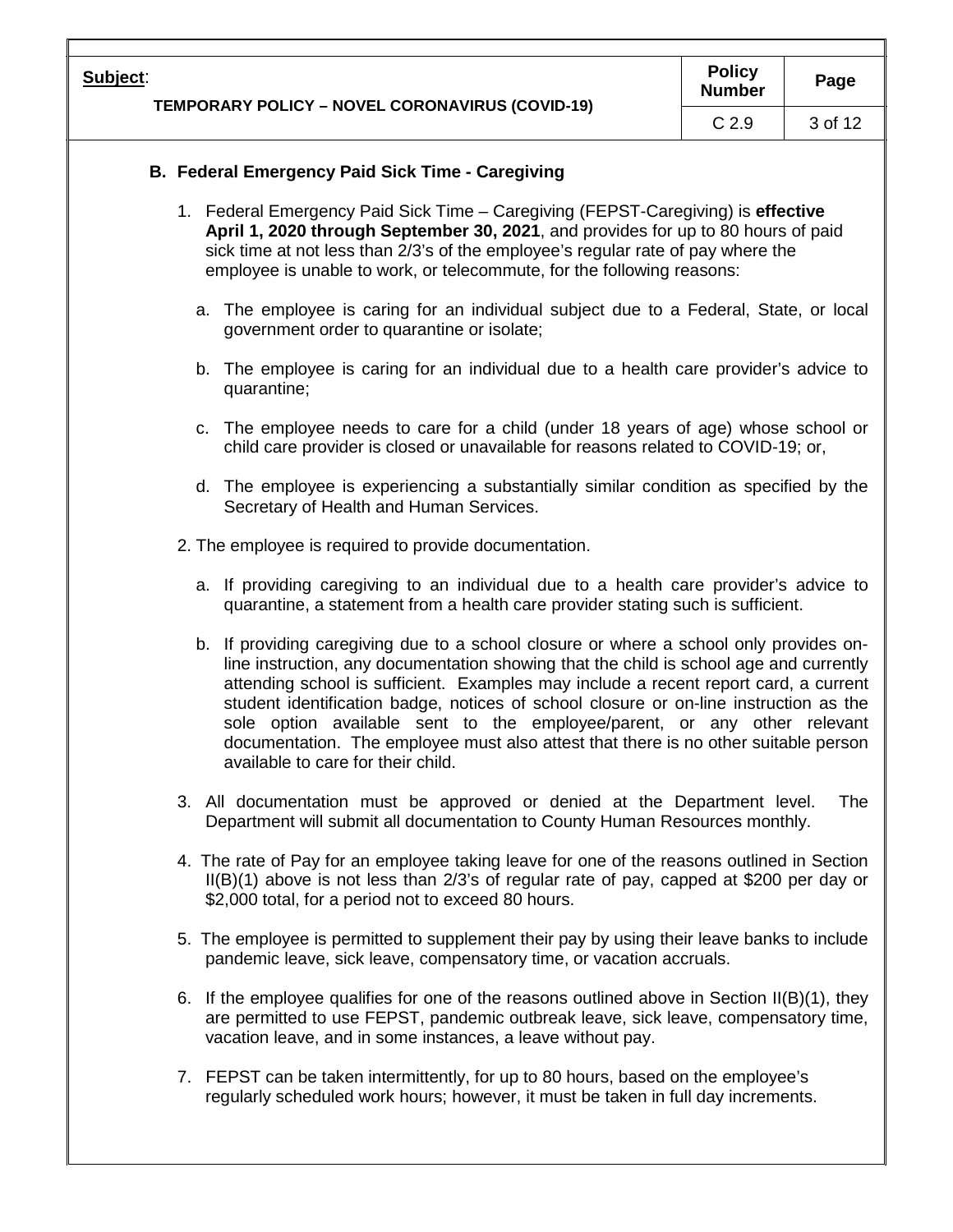| <u>Subject:</u><br>TEMPORARY POLICY - NOVEL CORONAVIRUS (COVID-19) | <b>Policy</b><br><b>Number</b> | Page    |
|--------------------------------------------------------------------|--------------------------------|---------|
|                                                                    | C <sub>2.9</sub>               | 4 of 12 |

8. An employee may use FEPST for self or caregiving; however, in no event shall either, whether combined or alone, exceed 80 hours total.

### **C. Emergency Family and Medical Leave Expansion Act Leave (E-FMLA)**

- 1. The Emergency Family and Medical Leave Expansion (E-FMLA) is **effective April 1, 2020 through March 31, 2021**, and expands FMLA leave by adding a new qualifying absence to the FMLA for "public health emergency leave" that is paid and provides for protected leave. E-FMLA does not increase the amount of FMLA hours an employee receives annually, but expands the reasons for qualifying for FMLA to employees with school age children (under 18) who are affected by a school closure or whose school only provides on-line instruction. FMLA hours remain at 480 (12 weeks) of protected leave.
- 2. E-FMLA for School Closures
	- a. Provides 12 weeks of protected leave.
	- b. The first 10 days are unpaid; however, the employee is entitled to use FEPST-Caregiving, pandemic outbreak leave, compensatory time, vacation leave, sick leave, or leave without pay.
	- c. The employee is required to provide documentation as outlined in section II(B)(2)(b). All documentation must be submitted to County Human Resources – Leave Administration, who will approve or deny the request. Where approved, the employee will be placed on FMLA for those FMLA hours that the employee has available.
	- d. The rate of Pay for a qualified employee taking leave for school closure is not less than 2/3's of regular rate of pay, capped at \$200 per day or \$10,000 total, for a period not to exceed 10 weeks.
	- e. The employee may supplement their pay by using their leave banks to include compensatory time, vacation accruals, pandemic outbreak leave, or sick leave, in that order.
- 3. E-FMLA can be taken intermittently.
- 4. Employees who have been employed for at least 30 calendar days are eligible for E-FMLA.
- 5. An employee may use FEPST and E-FMLA; however, in no event shall the combined total exceed 12 weeks leave.

### **III. Temporary Assignments**

During the COVID-19 outbreak, when the County is providing full services to the community, an Appointing Authority needing additional employees to assist in providing continuity of services may request temporary assignment of another Department's employees.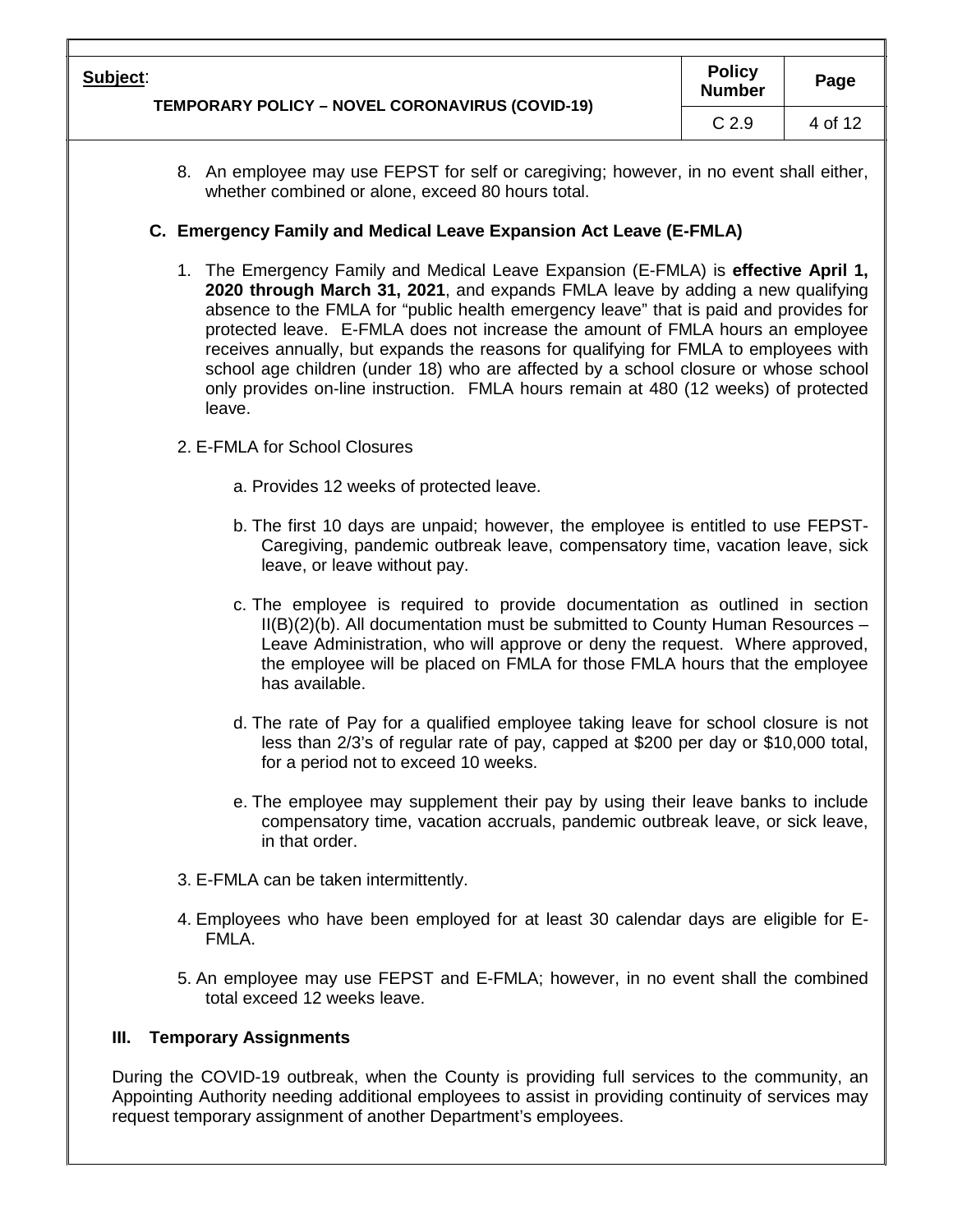| <u>Subject:</u>                                        | <b>Policy</b><br><b>Number</b> | Page    |
|--------------------------------------------------------|--------------------------------|---------|
| <b>TEMPORARY POLICY - NOVEL CORONAVIRUS (COVID-19)</b> | C <sub>2.9</sub>               | 5 of 12 |

### **A. Process**

Every effort will be made to temporarily assign employees from Departments experiencing closures or a shortage of work to assist Departments in need.

- 1. Departments needing assistance are to complete the Request for Temporary Assignment form located on line and submit it to HR. Reception@pima.gov.
- 2. Human Resources will match employees from Departments experiencing closures or a shortage of work to a temporary assignment in another Department. Human Resources will notify Grants Management & Innovation and Finance of the change in assignment in order to determine proper funding of the position.
- 3. Employees on a temporary assignment maintain their work title, home Department, and rate of pay; however, their time may be charged differently.
- 4. Employees on a temporary assignment may have a change in their work hours and work location.
- 5. Employees who are provided a temporary assignment and decline, must use their leave banks to include FEPST-Self or FEPST-Caregiving, *if eligible*, pandemic leave, sick leave, compensatory time, or vacation leave.
- 6. When an employee chooses to go into a leave without pay status, their benefits will be impacted, e.g. retirement credits, health care benefits, leave accruals, etc. Employees may contact Human Resources-Benefits for more information.

### **IV. ANNUAL LEAVE**

### **A. Annual Accumulation**

During the period of the COVID-19 outbreak, essential employees may not be permitted to use their annual leave due to the need to maintain continuity of operations. As a result, Appointing Authorities may submit a memo to the County Administrator by January 15, 2021, requesting approval for their essential employees to carry over an amount of annual leave in excess of two hundred forty (240) hours. An essential employee authorized to carry over additional hours is expected to reduce their annual leave balance to two hundred forty (240) hours no later than their anniversary date in 2022. If the employee has annual leave in excess of two hundred forty (240) hours upon their anniversary date in 2022, the excess will automatically be transferred to sick leave pursuant to personnel policy 8-105(G). Employees who terminate during this timeframe with an excess of two hundred forty (240) hours of annual leave accrued will be paid out their full balance.

### **V. COVID-19 FURLOUGH**

**REPEALED IN PART** – COVID-19 Furlough is only available to employees who do not have sufficient work to perform as determined by their Appointing Authority. For any employees who remain on furlough as of August 17, 2020, they are required to return to work no later than August 24, 2020. Failure to return to work may result in an unauthorized absence per Personnel Policy 8- 109, *Absences Without Leave.*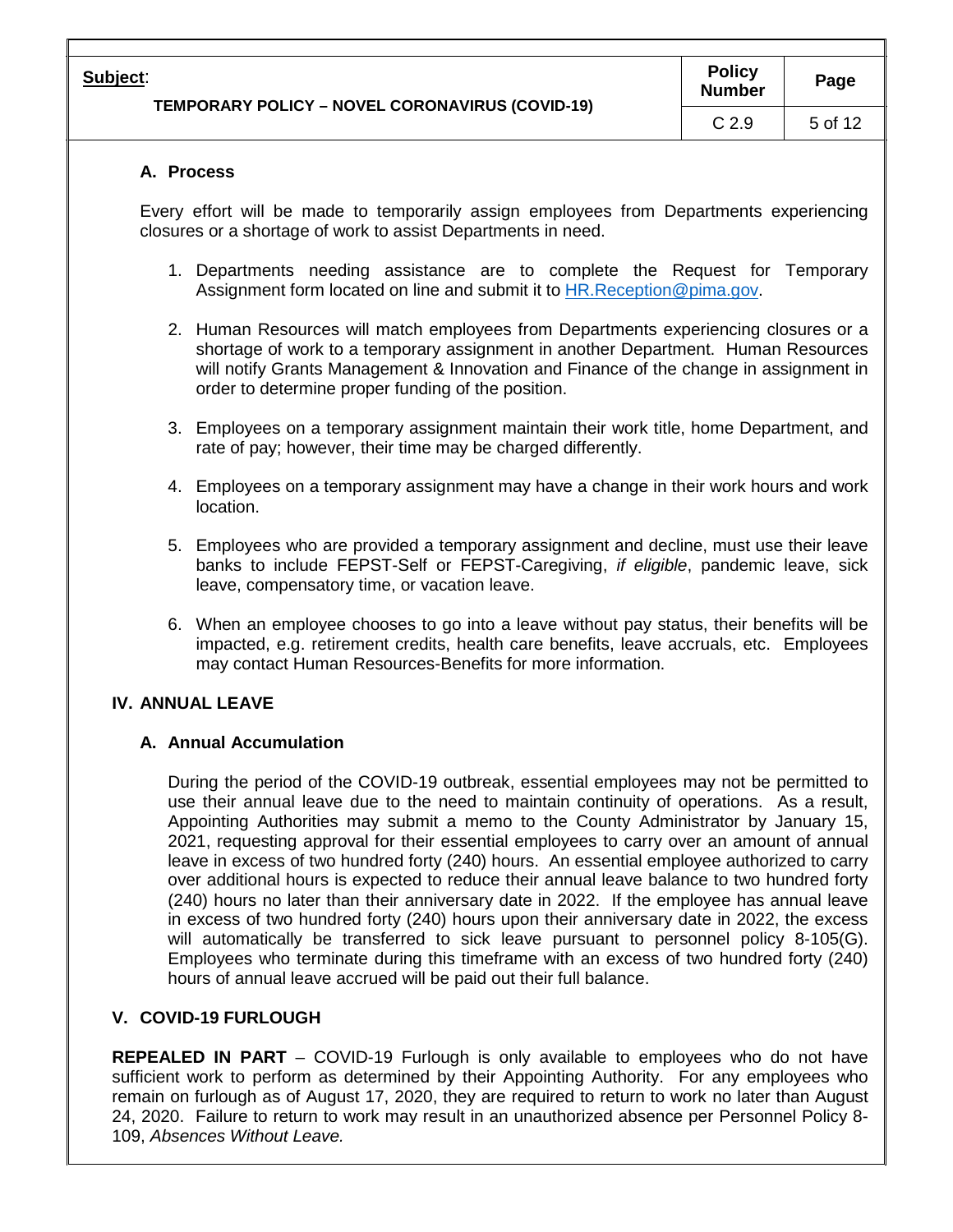| Subject:                                        | <b>Policy</b><br><b>Number</b> | Page    |
|-------------------------------------------------|--------------------------------|---------|
| TEMPORARY POLICY - NOVEL CORONAVIRUS (COVID-19) | C <sub>2.9</sub>               | 6 of 12 |

### **A. Purpose**

Due to the COVID-19 outbreak, there are employees who are unable to attend work for various reasons or insufficient work is available for employees to perform. As a result, several employees have been sent home and placed on various types of leaves. As the length of the COVID-19 crisis is unknown, employees may run out of available leaves to take in which to receive continued pay. Therefore, when an employee exhausts all possible leave banks, and is unable to return to work and/or unwilling to take a temporary assignment when available, the employee shall be placed on COVID-19 furlough. This action is necessary and vital to ensure that employees can file for unemployment and continue to receive money during this period of time.

### **B. Definition**

COVID-19 furlough is temporarily placing an employee in a non-pay, non-duty status or in essence, placing the employee on a type of leave of absence without pay. During the period of time on the COVID-19 furlough, the employee remains an employee of the County. The COVID-19 furlough will not affect an employee's continuous service, length of service, or anniversary date.

### **C. Process**

- 1. Employees are permitted to utilize their Pandemic Outbreak Leave and FEPST-Self/FEPST-Caregiving pay(s) as outlined in policy. After exhaustion of these pay hours, an employee must use compensatory time, vacation leave, and sick leave, in that order. Once an employee has exhausted all available leave accruals, the employee will be placed on COVID-19 furlough.
- 2. Every pay period, Human Resources will run a report to identify employees with 80 or fewer hours of remaining accruals and who do not have sufficient work to perform as determined by their appointing authority. Of the identified employees, Human determined by their appointing authority. Resources will provide the employee a Notice of Placement on COVID-19 Furlough which the employee can use as documentation to file an unemployment claim with the Department of Economic Security (DES). Human Resources will also create a Personnel Action Form (PAF) and provide a copy of the Notice of Placement on COVID-19 Furlough and PAF to the employee's Department.
- 3. Human Resources will process the PAF and place both the Notice of Placement on COVID-19 Furlough and PAF in the employee's official personnel file.
- 4. The employee will remain on COVID-19 furlough until such time as they are called back to work. During the time that an employee is on COVID-19 furlough, the employee remains a County employee.
- 5. Employees who are on COVID-19 furlough are not permitted to perform any County work tasks, to include responding to work-related emails and phone calls. Employees are required to return all County equipment and devices to the workplace, to include lap tops, SurfacePros, County-issued, cell phones, keys, door access cards, and County identification badges. Please contact your direct supervisor to arrange this.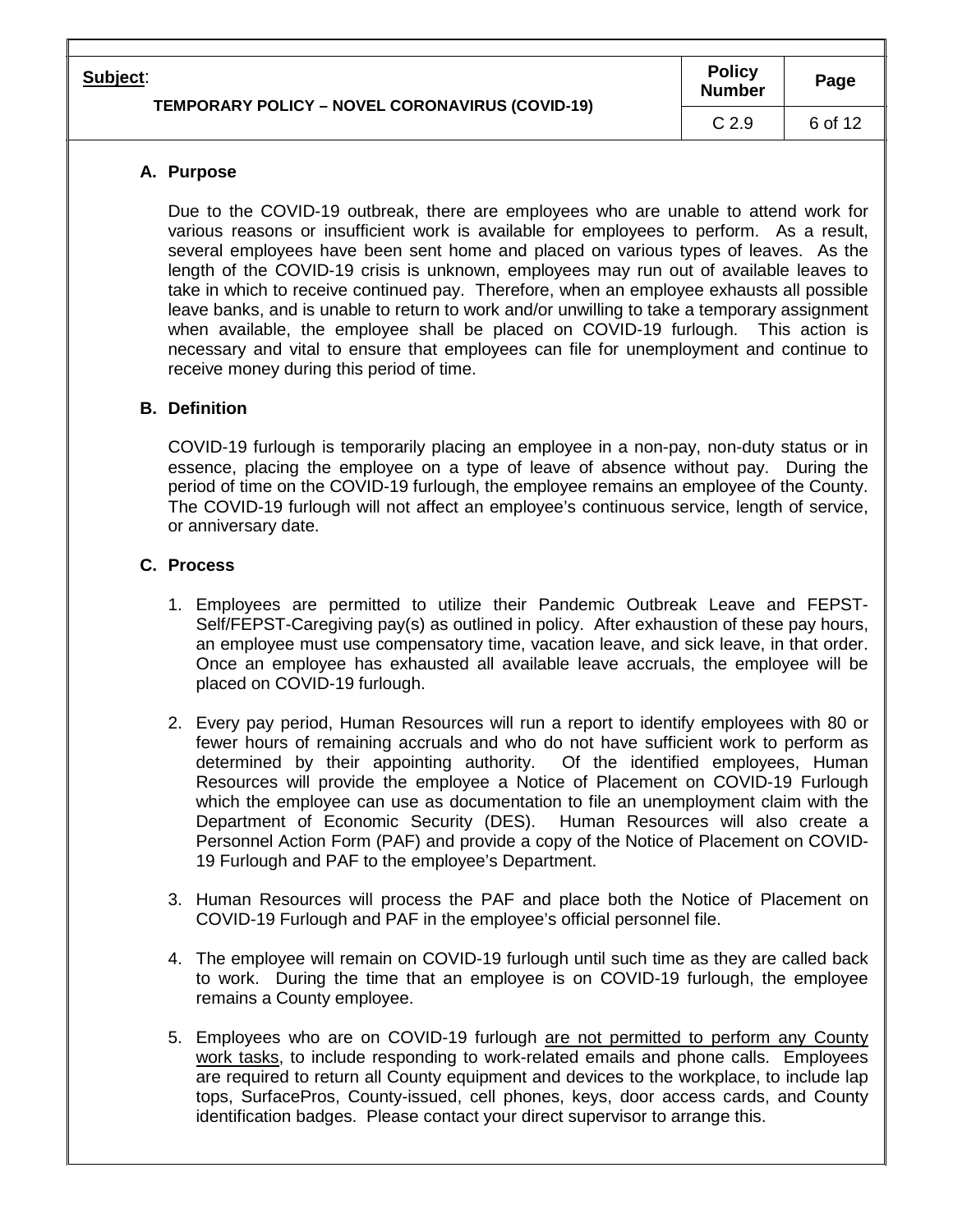| Subject:                                               | <b>Policy</b><br><b>Number</b> | Page    |
|--------------------------------------------------------|--------------------------------|---------|
| <b>TEMPORARY POLICY - NOVEL CORONAVIRUS (COVID-19)</b> | C <sub>2.9</sub>               | 7 of 12 |

6. Employees on COVID-19 furlough do not accrue vacation or sick time, do not receive holiday benefit, or County-sponsored leaves (to include, but not limited to, parental leave, bereavement leave, humanitarian leave, Family and Medical Leave Act leave, etc.) short-term disability benefits, workers' compensation, or retirement system contributions.

### **D. Request for Placement on COVID-19 Furlough - REPEALED**

- 1. Any employee who is currently not working due to COVID-19 and using accruals can request to be placed on COVID-19 furlough by completing a Request for Placement on COVID-19 Furlough form available on line. Employees should note that if they choose to request COVID-19 furlough, unemployment benefits do not go into effect until exhaustion of all outstanding leave banks. Therefore, for an employee who has a large amount of available accruals, it may be the better practice to wait until available accruals are reduced before requesting COVID-19 furlough in order to allow DES time to process claims for those individuals in need of immediate assistance. It is recommended that only those employees who have fewer than 120 hours of available accruals request COVID-19 furlough.
- 2. The employee requesting COVID-19 furlough must submit the completed form to Human Resources at [HR.Reception@pima.gov.](mailto:HR.Reception@pima.gov)
- 3. Upon receipt of the form and verification of available accruals, Human Resources will issue the employee a Notice of Placement on COVID-19 Furlough. Human Resources will also create a Personnel Action Form (PAF) and provide a copy of the Notice of Placement on COVID-19 Furlough and PAF to the employee's Department.
- 4. Human Resources will process the PAF and place both the Notice of Placement on COVID-19 Furlough and PAF in the employee's official personnel file.

### **E. Benefits**

1. For a period of three (3) months, the County will pay the employer's portion of the insurance premiums. After three months, and in accordance with Administrative Procedure 23-4, when an employee is in an unpaid leave of absence such as COVID-19 furlough, the employee is responsible for payment of both the employee and the employer portion of the insurance premiums in order for coverage to continue and to avoid cancellation or a lapse in coverage. See Administrative Procedure 23-4 for processing of payments.

### **F. Appeal**

Placement on COVID-19 furlough is neither appealable nor grievable.

### **VI. MASKS**

**A.** Due to community spread of COVID-19 and changing guidance of how the virus is transmitted, employees are required to wear a mask in common areas, lobbies, and elevators of all County buildings. Masks are also required where proper physical distancing is not possible or where there is not a protective barrier. The wearing of masks is required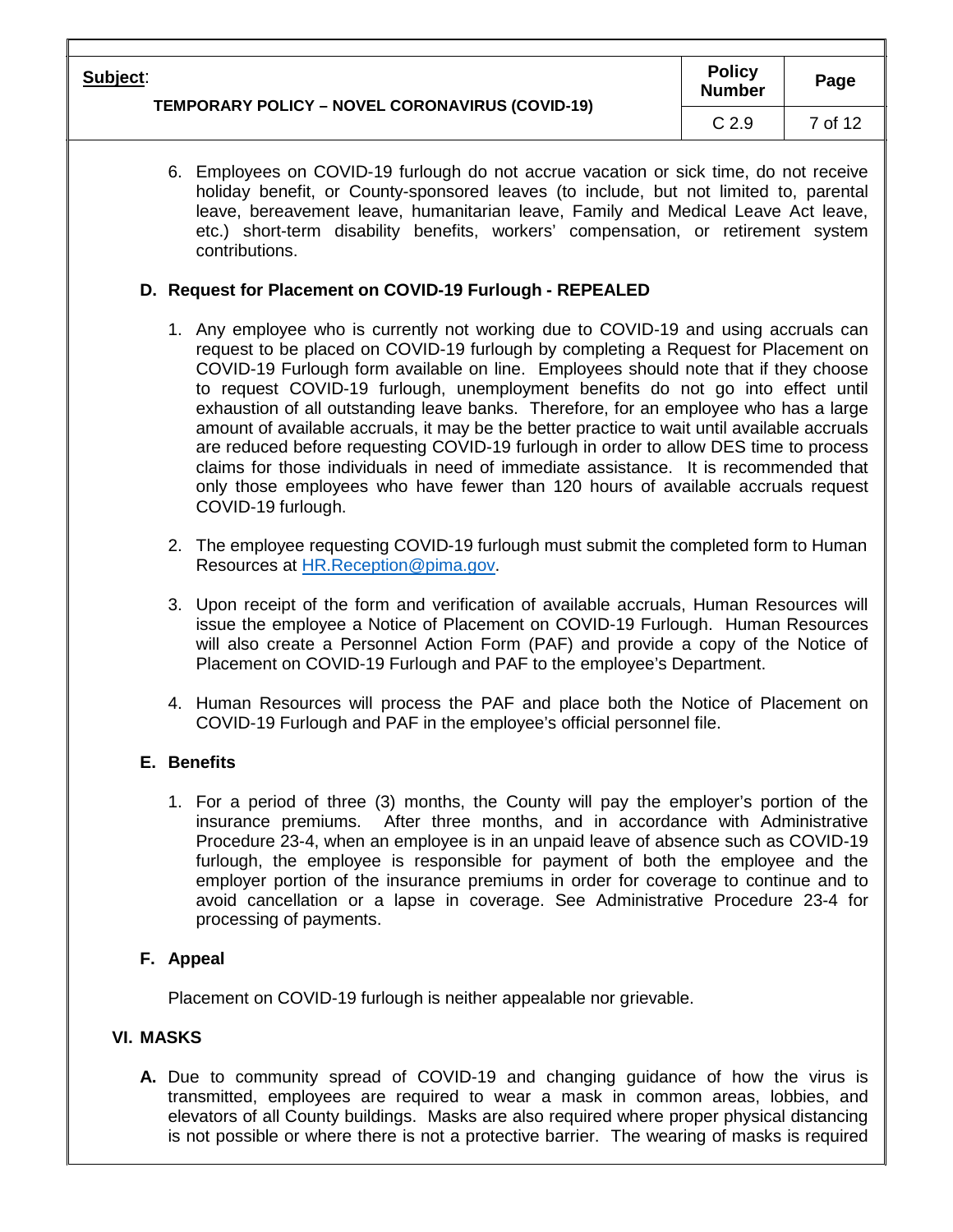| Subject:                                               | <b>Policy</b><br><b>Number</b> | Page    |
|--------------------------------------------------------|--------------------------------|---------|
| <b>TEMPORARY POLICY – NOVEL CORONAVIRUS (COVID-19)</b> | C <sub>2.9</sub>               | 8 of 12 |

for all employees and members of the public. If an employee is unable to wear a mask due to a medical reason, the employee must provide medical documentation to the HR Nurse Liaison.

- **B.** Pima County and/or security will provide masks to employees and members of the public if they need a mask. Employees are permitted to purchase simple cloth masks or can create their own homemade masks. Employees should not attempt to obtain facemasks used by health care professionals such as N95 masks, due to the short supply. If wearing a mask, it should:
	- a. Fit snugly but comfortably against the side of the face;
	- b. Be secured with ties or loops;
	- c. Include multiple layers of fabric;
	- d. Cover the nose and mouth
	- e. Allow for breathing without restriction; and,
	- f. Be able to be laundered and machine dried without damage or change to its shape.

#### **VII.Temporary COVID-19 Premium Pay (only in effect during a stay-at-home order)**

#### **A. Definition**

Employees who have frequent, unavoidable contact with the public and place themselves at greater risk for contact with the COVID-19 virus due to being unable to adequately distance themselves from others in the course of performing "front-line" work, are eligible for COVID-19 premium pay.

### **B. Eligible Employees**

Eligible employees include, but are not limited to, certain law enforcement, corrections, and animal care positions, medical service positions, counter positions interfacing with the public that are responsible for processing payments, etc.

#### **C. Process**

- 1. Appointing Authorities are required to identify positions necessitating COVID-19 premium pay and request County Administrator approval for those positions to receive the extra pay.
- 2. Upon approval, the Appointing Authority shall submit the approval and a (PAF) for each employee identified/approved to receive the COVID-19 premium pay to Human Resources for processing. The requests can be sent to HR. Records@pima.gov.
- 3. Human Resources is responsible to apply the COVID-19 premium pay in the system.

### **D. Amount of COVID-19 Premium Pay**

1. Employees identified and approved for COVID-19 premium pay shall receive \$2.00 on top of their regular hourly rate of pay. For those individuals who are currently receiving Special Assignment Pay, those individuals would receive an increase in their current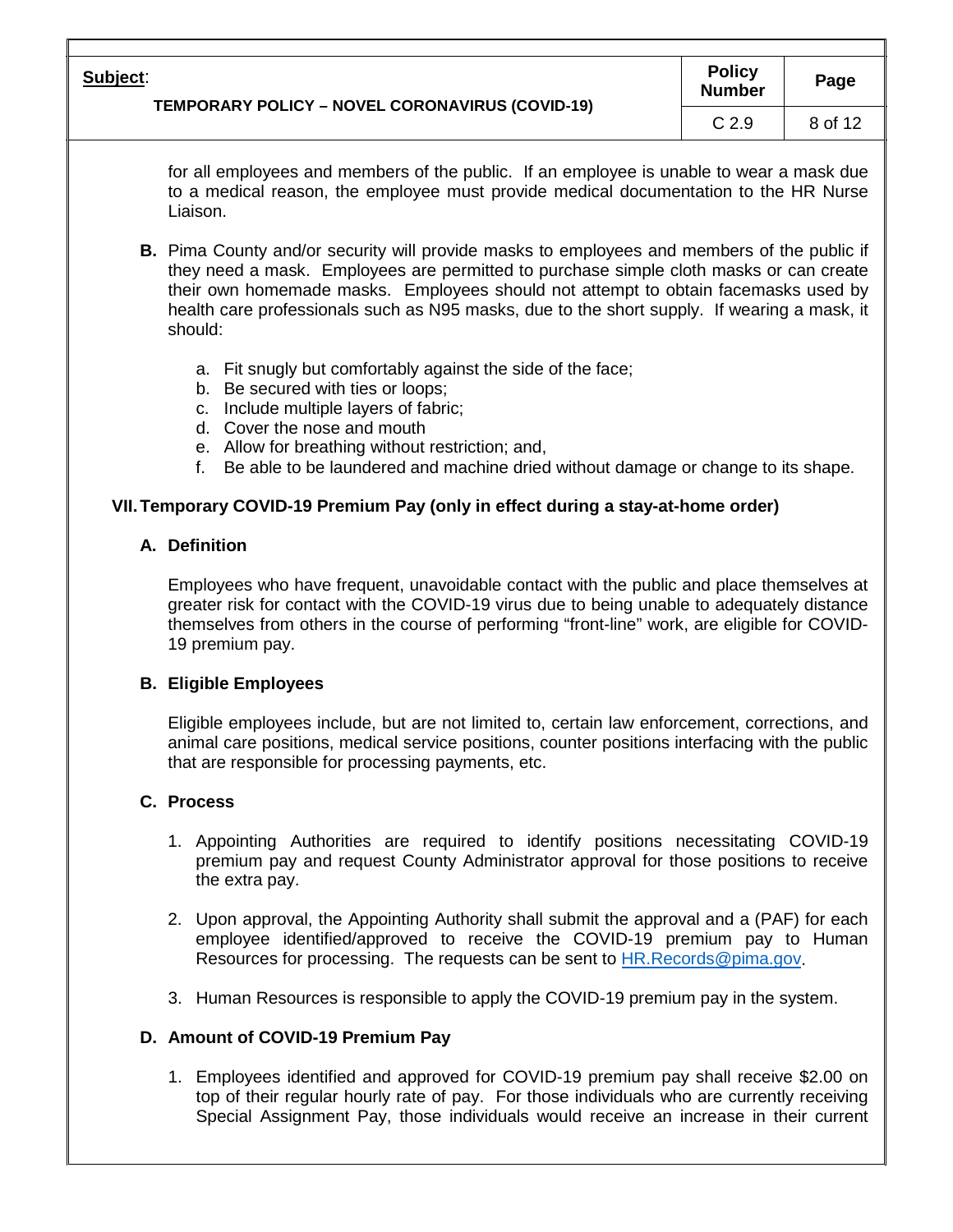| Subject:                                               | <b>Policy</b><br><b>Number</b> | Page    |
|--------------------------------------------------------|--------------------------------|---------|
| <b>TEMPORARY POLICY – NOVEL CORONAVIRUS (COVID-19)</b> | C <sub>2.9</sub>               | 9 of 12 |

amount of Special Assignment Pay, representing the COVID-19 premium pay increase, up to the maximum of \$2.00 per hour total.

2. The COVID-19 premium pay is not in addition to an employee's current Special Assignment Pay they receive.

#### **VIII. Process for quarantine**

#### **A. Definition**

A quarantine effects employees who have had close contact (6 feet or under for 15 or more minutes) with a confirmed COVID-19 person, but when the employee is not yet known to be symptomatic/ill**.** 

#### **B. Process for exposure to COVID-19 outside the workplace**

- 1. Employees are required to report close contacts as defined by the CDC (6 feet or under for 15 minutes or longer) with a confirmed positive COVID-19 person to their supervisor who must then report the exposure to Human Resources. Human Resources will contact the employee to verify whether or not the employee has had close contact as defined by the CDC and will notify the employee and the employee's Department when the employee may return to work**.**
- 2. Where close contact is confirmed, the employee will be required to quarantine (remain out of work) for 14 consecutive calendar days from the last date of contact with the exposure**.**
- 3. The time period of concern with regard to close contact exposure includes any time a person is symptomatic and confirmed positive for COVID-19, as well as the 48 hours prior to the person becoming symptomatic. Close contact during such time period will require an employee to quarantine**.**
- 4. If the employee is in a position that **would** permit them to telecommute, the employee will be authorized to telecommute during the 14 day quarantine period. If at any time during the quarantine the employee exhibits symptoms or falls ill, the employee shall immediately notify their supervisor of their illness. The 14 day quarantine period resets at day 1 upon the first signs of symptoms. At this point, the employee is only permitted to telecommute with the approval of the Appointing Authority and an assessment of whether the employee's condition permits them to continue to perform their standard work duties with no negative impact on Departmental service levels or employee work performance. Where the employee is unable to telecommute, the employee may use any available leave accruals to include FEPST, pandemic outbreak leave, compensatory time, sick leave and vacation leave, in that order.
- 5. If the employee is in a position that would **not** permit them to telecommute, the employee is required to quarantine for the 14 day period and use any available leave accruals to include FEPST, pandemic outbreak leave, compensatory time, sick leave or vacation leave, in that order. If at any time during the 14 day quarantine the employee exhibits symptoms or falls ill, the employee shall notify their supervisor of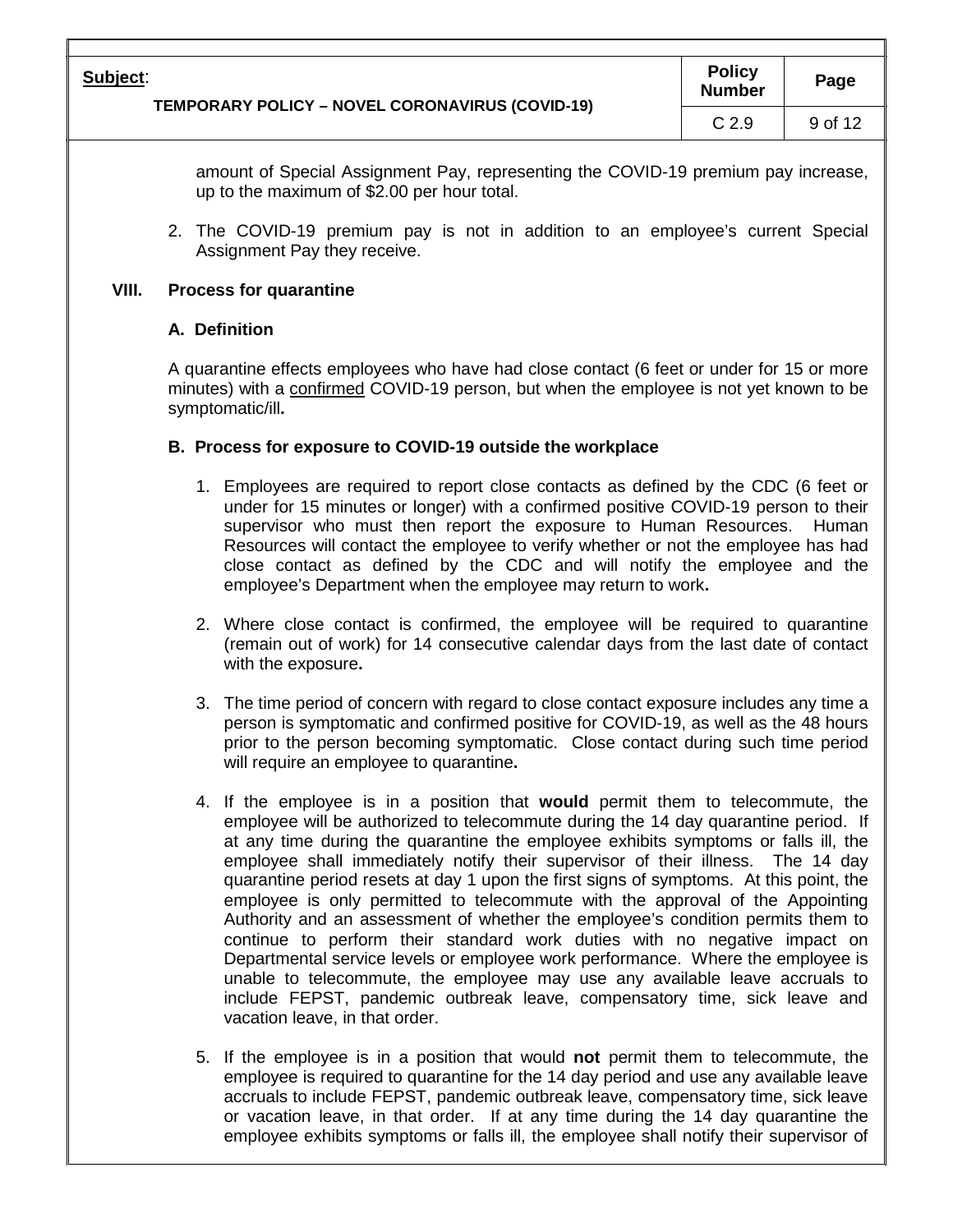| Subject:                                               | <b>Policy</b><br><b>Number</b> | Page     |
|--------------------------------------------------------|--------------------------------|----------|
| <b>TEMPORARY POLICY – NOVEL CORONAVIRUS (COVID-19)</b> | C <sub>2.9</sub>               | 10 of 12 |

their illness. The 14 day quarantine period resets at day 1 upon the first signs of symptoms and the employee may continue to use any available leave.

- 6. Should an employee exhaust all available leave during the quarantine period, the employee may request to be furloughed. If the employee is not exhibiting symptoms or illness, the employee is required to return to work after the 14 day quarantine period whether it resulted from the date of last contact with the confirmed COVID-19 person or after the 14 day quarantine from the onset of the employee's own symptoms.
- 7. The employee's supervisor is responsible to complete the employee's time card to reflect the accurate hours worked or leave used to include, telecommute, FEPST, pandemic outbreak leave, compensatory time, sick leave or vacation leave, in that order.

#### **C. Process for exposure to COVID-19 at the workplace**

- 1. Any employee who has a confirmed COVID-19 test must immediately notify their supervisor who must then report the exposure to human resources. Human resources will guide the department through the notification and reporting process, to include identifying employees in the workplace who may have experienced a close contact with the confirmed COVID-19 case.
- 2. The Human Resources Nurse Liaison will contact the infected employee to verify whether or not the employee has had close contact (as defined by the CDC) with any other County employee**.**
- 3. The time period of concern with regard to close contact exposure includes any time a person is symptomatic and confirmed positive for COVID-19, as well as the 48 hours prior to the person becoming symptomatic. Close contact during such time period will require an employee to quarantine**.**
- 4. If the employee is in a position that **would** permit them to telecommute, the employee will be authorized to telecommute during the 14 day quarantine period. If at any time during the quarantine the employee exhibits symptoms or falls ill, the employee shall immediately notify their supervisor of their illness. The 14 day quarantine period resets at day 1 upon the first signs of symptoms. At this point, the employee is only permitted to telecommute with the approval of the Appointing Authority and an assessment of whether the employee's condition permits them to continue to perform their standard work duties with no negative impact on Departmental service levels or employee work performance. Where the employee is unable to telecommute, the employee may use any available leave accruals to include FEPST, pandemic outbreak leave, compensatory time, sick leave and vacation leave, in that order.
- 5. If the employee is in a position that would **not** permit them to telecommute, the employee is required to quarantine for the 14 period and use either pandemic outbreak leave or federal emergency paid sick time (FEPST). If at any time during the 14 day quarantine the employee exhibits symptoms or falls ill, the employee shall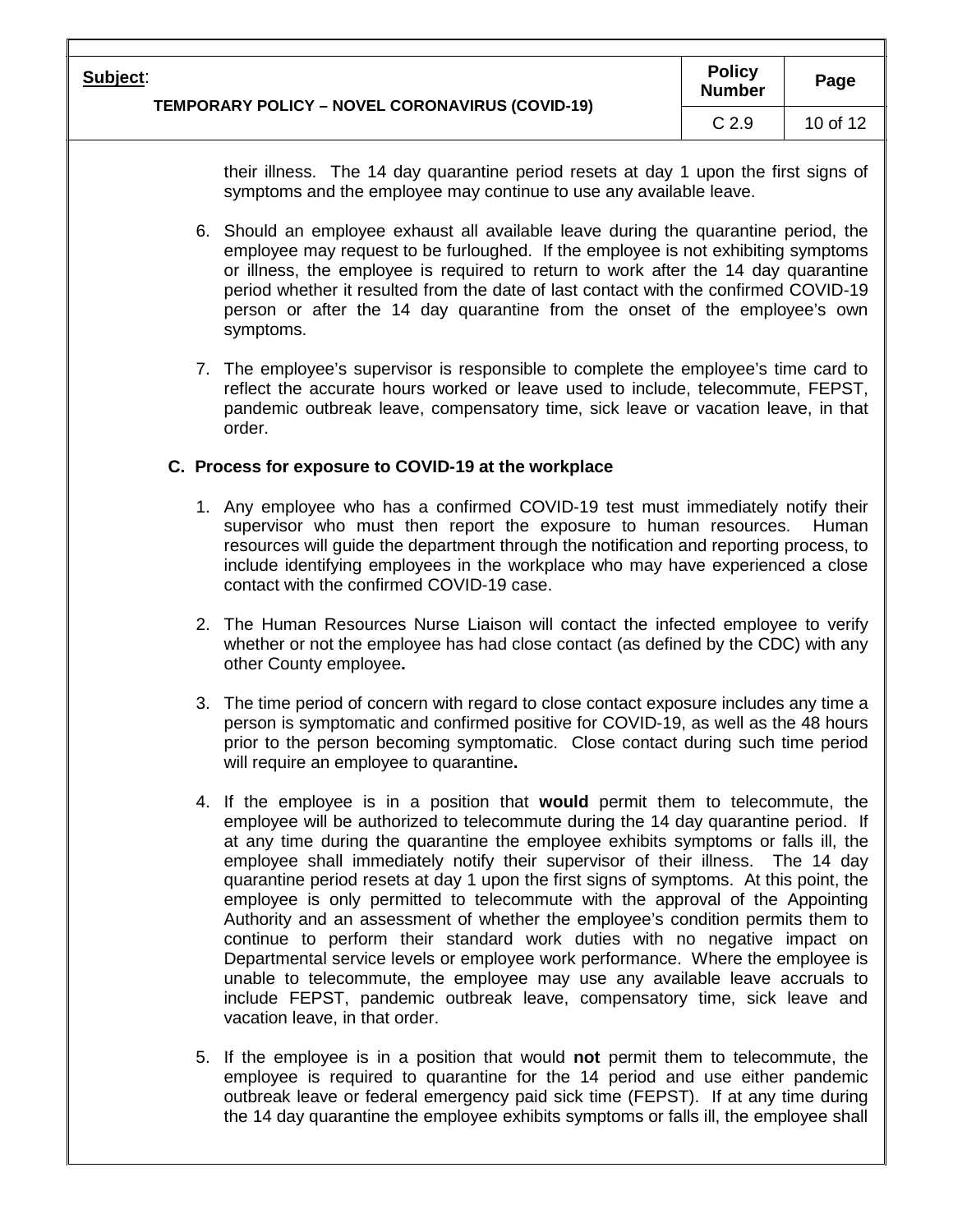| Subject:<br><b>TEMPORARY POLICY - NOVEL CORONAVIRUS (COVID-19)</b> | <b>Policy</b><br><b>Number</b> | Page     |
|--------------------------------------------------------------------|--------------------------------|----------|
|                                                                    | C <sub>2.9</sub>               | 11 of 12 |

notify their supervisor immediately of their illness. The 14 day quarantine period resets to day 1 upon the first signs of symptoms.

- 6. Where the employee is on quarantine due to a close contact in the workplace, and has exhausted all FEPST and pandemic outbreak leave, the County shall provide up to 80 hours total of paid quarantine leave to use during the quarantine period. The employee is required to return to work after the 14 day quarantine period, unless the employee is exhibiting symptoms or is otherwise ill, at which time, the 14 day quarantine period resets at day 1 upon the first signs of symptoms. Upon onset of symptoms the employee and/or employee's Department must contact the Human Resources Occupational Medical Manager.
- 7. The employee's supervisor is responsible to complete the employee's time card to reflect the accurate hours worked or leave used to include, telecommute, FEPST, pandemic outbreak leave, or paid quarantine leave, in that order. Employees who have experienced a close contact to a confirmed COVID-19 case in the workplace, are not required to use compensatory time, sick leave or vacation leave, during the 14 day quarantine period**.**

#### **D. Discussions in the workplace**

Human Resources will work with a COVID-19 infected employee and the employee's Department to conduct contact tracing to identify any co-workers who may have had a close contact (6 feet or under for 15 or more minutes) in the workplace. The identity of an employee who tests positive for COVID-19 will not be released to employees, unless express permission from the infected employee has been granted. Absent express permission, only employees who have a direct need to know will be advised of the employee's identity such as an immediate supervisor, Appointing Authority, or specified Human Resources staff. An employee may provide permission to the immediate supervisor or Human Resources staff to release their name but only for the purpose of helping to identify close contact(s) in the workplace.

Once identified, a Department is required to inform an exposed employee of a known close contact that takes place in the workplace, complete and submit required paperwork to the Human Resources Occupational Health Unit. Any employee concerned about a possible workplace exposure should contact their immediate supervisor or human resources. All efforts should be made to refrain from spreading unfounded workplace exposure rumors or personal medical information of others in the workplace.

### **IX. In-Person School Closures**

It is necessary to provide departments and employees with school-aged children options, where possible, to manage school closures ensuring the public service needs of the community are met. These options are available in instances where only on-line school is available or where there is a choice between in-person instruction and on-line instruction. These options are available through October 16, 2020, and will be re-evaluated as that date approaches. Documentation is required to support requests.